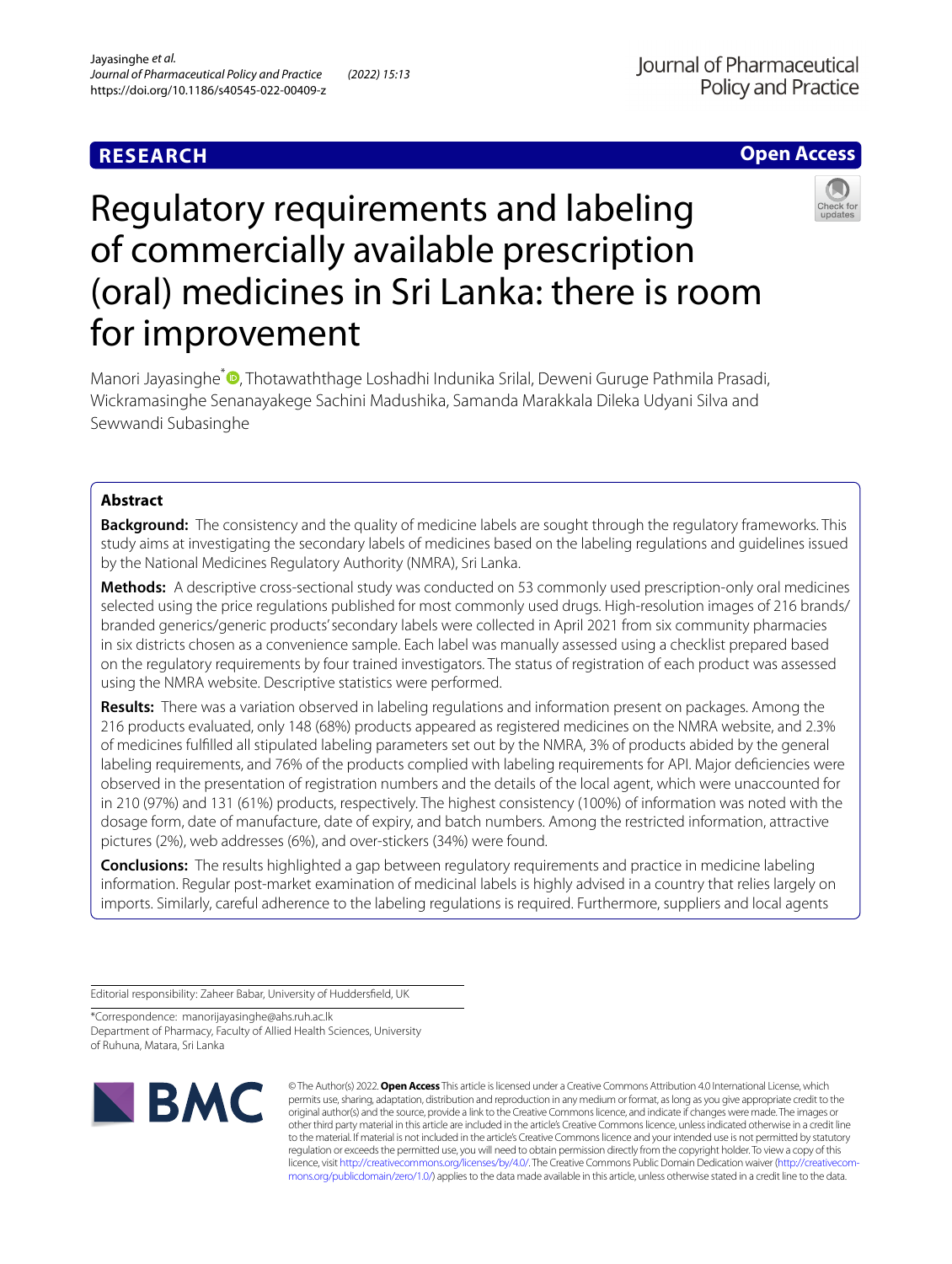should be held accountable for ensuring accurate medicine labeling through increased awareness, education, and sanctions.

**Keywords:** Policy, Labeling of drugs, Regulations, National Medicines Regulatory Authority, NMRA, Medication errors, Safe use of medicines, Medicine label information, Medicine packaging

## **Background**

The importance of proper labeling of medicines in minimizing medication errors are well known [\[1](#page-5-0)]. Falsifed, misleading, unclear, insufficient, and ambiguous information given on labels is among the major defects reported to be associated with improper labeling practices  $[2-5]$  $[2-5]$ . Thus, enhancement of the consistency and the quality of medicine labels are sought through the regulatory frameworks.

Labeling regulations in Sri Lanka aims at facilitating the proper identifcation of the product, mitigating medication errors, improving traceability, and achieving optimal therapeutic outcomes. According to the National Medicines Regulatory Authority (NMRA) of Sri Lanka, labeling includes "any printed, stenciled marked, embossed, or impressed text or graphic matter on the immediate container, on the outer pack, and any other printed material supplied together with the medicinal product"  $[6]$  $[6]$ . The NMRA has published the labeling guidelines to be implemented with medicines regulations 'Part VIII' of National Medicines (registration and licensing of medicine) Regulations, 2019  $[6, 7]$  $[6, 7]$  $[6, 7]$  $[6, 7]$ . These directives are expected to contribute towards proper handling and storage of the medicines [\[6](#page-5-3)].

The labeling of medicines in Sri Lanka is controlled at several stages as given below [[6\]](#page-5-3).

- 1. Primary label; label on the primary container.
- 2. Secondary label; label on the outer packaging of the container holding the primary pack.
- 3. Dispensing label: a label issued at the point of dispensing to users giving specifc instructions.
- 4. Product information leafet/package insert (PI).
- 5. Patient information leafet (PIL).
- 6. Summary of Product Characteristics (SmPC).

During the process of market authorization, the NMRA evaluates the primary, secondary labels, PI, PIL, and SmPC. If inadequacies are found, regulators request to correct them before awarding the registration. Upon approval of the labels, it is the responsibility of the market authorization holders (licensed importers) in Sri Lanka for imported products to market the products using the approved labels. The same should be ensured by the domestic drug manufacturers themselves. In this study, we focused on the secondary labels on the outer

packaging as we observed non-compliance with label requirements during community pharmacy visits. Postmarked secondary labels of the most used commercially available oral prescription medicines were assessed to check compliance with the labeling regulations and guidelines issued by the NMRA, Sri Lanka.

## **Methods**

A descriptive cross-sectional study was conducted on the commonly used medicines in Sri Lanka. The pricing regulation [\[8](#page-5-5)] published for commonly used medicines in 2019 was used to select medicines for the study as it is the most recently published reliable source of commonly used medicines published by the NMRA. Among the 60 medicines listed in the pricing regulation, 53 prescription-only oral dosage forms were selected for the study by excluding the over-the-counter medicines  $(n=01)$ , injections ( $n=04$ ), and inhalation dosage forms ( $n=02$ ). This study was confned to prescription-only oral medicines as there are additional labeling requirements applicable to over-the-counter medicines, injections, and inhalation products. When there were several strengths available for a medicine the highest strength was included in the sample. For the selected 53 medicines, high-resolution images of the secondary labels of all commercially available brands/branded generics/generic products were collected from six community pharmacies in six administrative districts of Sri Lanka selected as a convenience sample. Images were collected from 1st April 2021 to 30th April 2021. During this study, only the secondary labels were assessed as the regulations and guidelines are slightly diferent for other types of labels. When the same image of the brand/branded generic/generic product label was collected from several sites, only one label was counted for the assessment.

A checklist was developed to assess the secondary labeling requirements for oral prescription medicines marketed in Sri Lanka against the National Medicines Regulatory Authority Act no. 5 of 2015 [[9\]](#page-6-0) and National Medicines (Registration and Licensing of Medicine) Regulations, 2019 [[7\]](#page-5-4). Against each variable in the checklist, responses were given as "Yes" "No" or "Not applicable" to be selected by the label evaluators during the assessment. The response: "Yes" was chosen when the claim is relevant to the product and present in the label under evaluation, "No" was selected when the claim is relevant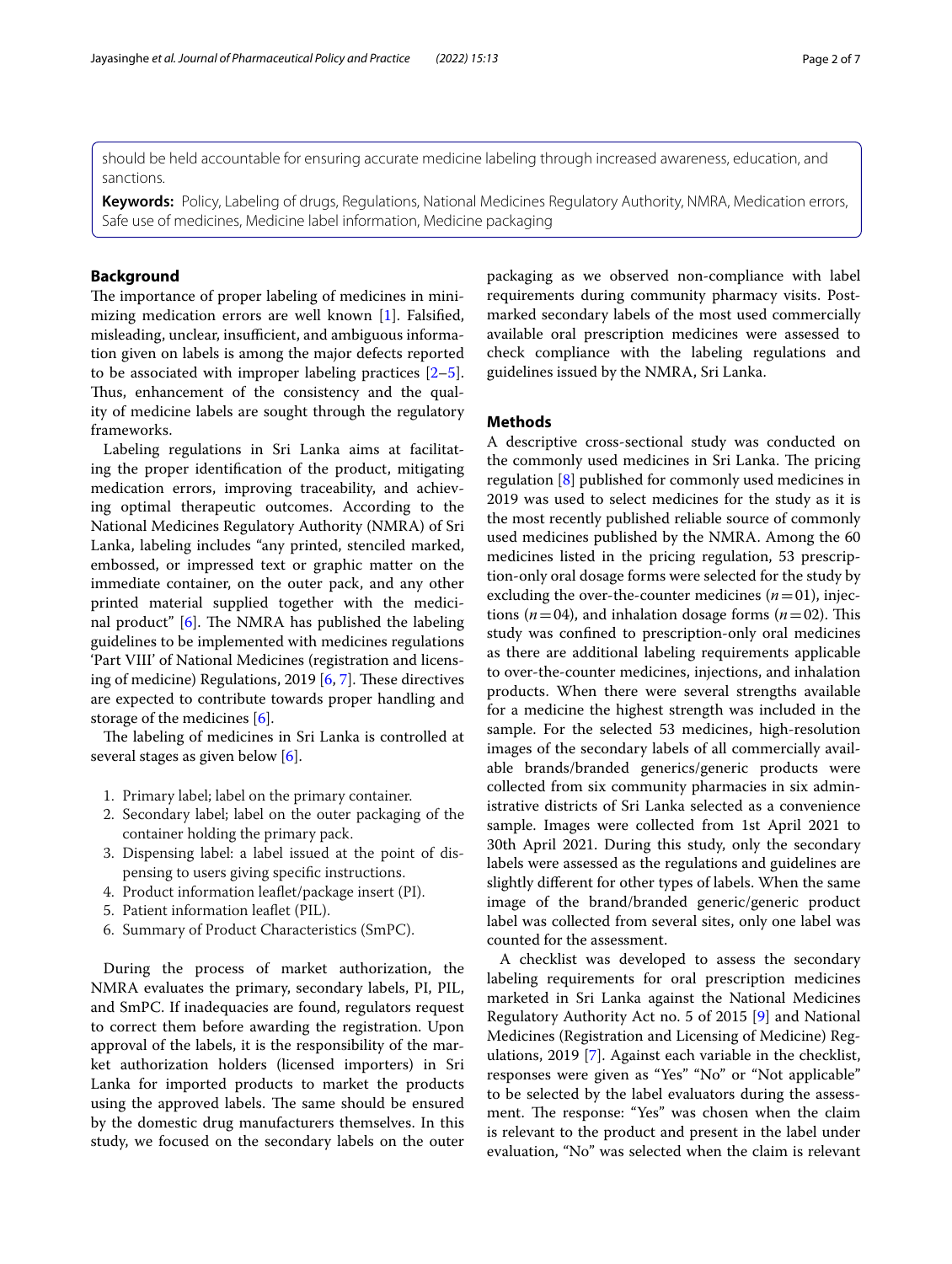to the product under evaluation, but it was absent on the label, "Not applicable" was chosen when the claim is not relevant to the product under evaluation.

During the formation of the checklist following criteria were excluded due to lack of specifcity of the claims needed for the assessment: legibility and display of information, brand name, QR codes/2D barcodes, excipient related criteria, foreign language texts present on the drug labels, and diferentiation of strengths of the same product. Further, requirements for parenteral and sterile products, over-the-counter products, and inhalation products were excluded from the checklist.

The status of registration of each product was assessed using the NMRA website. Other special warnings and precautions that may be necessary for the medicinal products were assessed using the British National Formulary (BNF 80).

There were four trained regulatory assessors engaged in the label assessment. Each label was manually evaluated by two evaluators independently against the checklist developed. When the observations and conclusions made by two investigators were diferent for the same product, the evaluation of the label by the regulatory pharmacist/ principal investigator (MJ) was taken for the analysis. Descriptive statistics were performed using Microsoft®  $excel^{\circledR}$  365. The results were expressed as frequency and percentage against each variable in the checklist.

## **Results**

This study examined 216 product labels of 53 commonly used medicines available in community pharmacies in Sri Lanka. The distribution of evaluated medicines in different Anatomical Therapeutic Chemical (ATC) classifications is given in Table [1](#page-2-0).

Among the 216 products evaluated, only 148 (68%) products appeared as registered medicines on the NMRA website by the 14th of June 2021  $[10]$  $[10]$ . The official or generic name was expected to be written following the recommended format (i.e., Metformin Tablets B.P. 500 mg). However, only 142 (66%) products complied with this requirement. The breakdown of the criteriawise assessment is given in Table [2](#page-3-0).

The medicine registration number was missing in 210 (97%) of the labels. However, most (94%) of the labels presented with several other numbers (e.g., SR No., CDDA Reg. No., FR No., numbers without reference), which were not the medicine registration number issued by the local authority. Several labels (3%) provided a medicine

<span id="page-2-0"></span>**Table 1** The ATC classifcation of the products evaluated

| <b>ATC</b> index |                                                 | <b>Number of medicines</b><br>included in the study | Number of different product labels<br>(brands/branded generics/generics)<br>evaluated |  |
|------------------|-------------------------------------------------|-----------------------------------------------------|---------------------------------------------------------------------------------------|--|
| <b>N03</b>       | Antiepileptics                                  | 6                                                   | 10                                                                                    |  |
| <b>N05</b>       | Psycholeptics                                   | 3                                                   | 7                                                                                     |  |
| N06              | Psychoanaleptic                                 |                                                     | 3                                                                                     |  |
| CO <sub>5</sub>  | Vasoprotectives                                 |                                                     |                                                                                       |  |
| CO <sub>7</sub>  | Beta blocking agents                            |                                                     | 3                                                                                     |  |
| CO8              | Calcium channel blockers                        |                                                     | 6                                                                                     |  |
| CO9              | Agents acting on the renin-angiotensin system   |                                                     | 26                                                                                    |  |
| C10              | Serum lipid reducing agents                     | 2                                                   | 29                                                                                    |  |
| JO1              | Antibacterial for systemic use                  | 10                                                  | 29                                                                                    |  |
| J05              | Antivirals                                      |                                                     |                                                                                       |  |
| <b>B01</b>       | Antithrombotic agents                           |                                                     | 15                                                                                    |  |
| M01              | Anti-inflammatory and antirheumatic products    |                                                     | 13                                                                                    |  |
| M05              | Drugs for treatment of bone diseases            |                                                     |                                                                                       |  |
| A02              | Drugs for acid related disorders                |                                                     | 14                                                                                    |  |
| A03              | Drugs for functional gastrointestinal disorders |                                                     | 5                                                                                     |  |
| A10              | Drugs used in diabetes                          |                                                     | 39                                                                                    |  |
| H <sub>02</sub>  | Corticosteroids for systemic use                |                                                     | 3                                                                                     |  |
| H <sub>0</sub> 3 | Thyroid therapy                                 |                                                     |                                                                                       |  |
| R03              | Drugs for obstructive airway disease            |                                                     | 6                                                                                     |  |
| G <sub>04</sub>  | Urologicals                                     |                                                     |                                                                                       |  |
| P02              | Anthelmintics                                   |                                                     |                                                                                       |  |
| Total            |                                                 | 53                                                  | 216                                                                                   |  |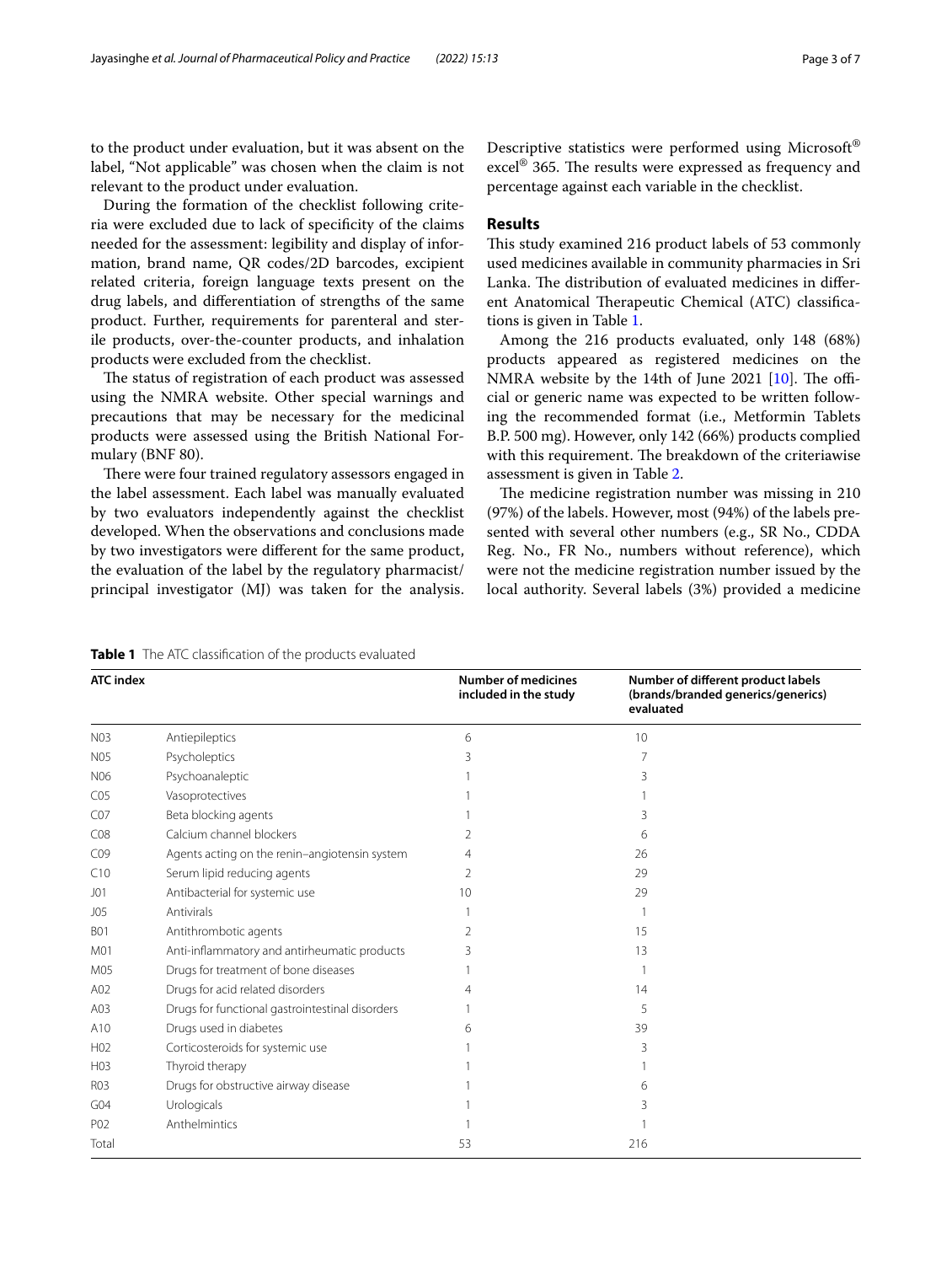<span id="page-3-0"></span>**Table 2** Assessment of secondary labels of medicines against the criteria mandated by the National Medicines Regulatory Authority, Sri Lanka

| Criteria to be displayed on the label                                                                                       | Yes          | No                  | <b>NA</b>      |
|-----------------------------------------------------------------------------------------------------------------------------|--------------|---------------------|----------------|
| General labeling requirements                                                                                               |              |                     |                |
| The official/generic name in the recommended format (e.g., metformin tablets B.P. 500 mg)                                   | 142 (66%)    | 74 (34%)            | $\circ$        |
| The registration number issued by the authority                                                                             | 6(3%)        | 210 (97%)           | $\Omega$       |
| Pack size: the number of doses, weight, or volume contained in the pack                                                     | 212 (98%)    | 4(2%)               | $\Omega$       |
| The dosage form                                                                                                             | 216 (100%)   | $\overline{0}$      | 0              |
| Storage temperature                                                                                                         | 211 (98%)    | 5(2%)               | 0              |
| The date of manufacture in clear terms (month/year)                                                                         | 216 (100%) 0 |                     | 0              |
| The date of expiry in clear terms (month/year)                                                                              | 216 (100%) 0 |                     | $\Omega$       |
| The batch or lot number                                                                                                     | 216 (100%) 0 |                     | 0              |
| The name of the manufacturer and address of the manufacturing site                                                          | 214 (99%)    | 2(1%)               | 0              |
| The name and address of the local agent                                                                                     | 85 (39%)     | 131 (61%)           | $\mathbf{0}$   |
| A special warning to store the product out of reach of children                                                             | 187 (87%)    | 29 (13%)            | $\overline{0}$ |
| General criteria restricted on secondary labels                                                                             |              |                     |                |
| The availability of attractive pictures                                                                                     | 4(2%)        | 212 (98%) 0         |                |
| Web addresses                                                                                                               | 12 (6%)      | 204 (94%) 0         |                |
| Use of over stickers                                                                                                        | 74 (34%)     | 142 (66%) 0         |                |
| Active pharmaceutical ingredient related labeling criteria                                                                  |              |                     |                |
| The active ingredient is given by its International Nonproprietary Names (INN)                                              | 205 (95%)    | 11 (5%)             | 0              |
| The quantity of each active ingredient expressed in terms of weight, volume, capacity, or units of activity                 | 209 (97%)    | 7(3%)               | 0              |
| The active substances present as salts are indicated                                                                        | 119 (55%)    | 52 (24%)            | 45 (21%)       |
| Product-specific labeling criteria                                                                                          |              |                     |                |
| Conform with Pharmacopeial labeling requirements                                                                            | 35 (16%)     | 8(4%)               | 181 (80%)      |
| Any other special warnings and precautions that may be necessary for the medicinal product                                  |              | 1 (0.46%) 3 (1.39%) | 215 (98%)      |
| Specific instructions if the product needs to be reconstituted, diluted, or prepared by any other means prior to<br>its use | 4(2%)        | $\mathbf{0}$        | 212 (98%)      |
| The period for which the medicine can be used after opening of the container or after reconstitution of the<br>product      | 4(2%)        | 0                   | 212 (98%)      |

Yes—the claim is relevant to the product and present in the label under evaluation, No—the claim is relevant to the product under evaluation, but it was absent on the label, Not applicable/NA—the claim is not relevant to the product under evaluation

registration number issued by the Sri Lankan authority, which did not match with the registration number appearing on the NMRA website. Three products  $(0.4%)$ indicated registration numbers issued by the former Cosmetics devices and drugs authority (CDDA). In 3 (0.4%) labels, the registration numbers presented under the title of "Local registration no" were issued by other countries (e.g., Myn reg no., MM reg no.).

The pack size (a statement of net content), dosage form, date of expiry, and batch numbers were found in all the labels (100%). However, the presentation of information was diferent. Pack sizes were displayed following various formats (e.g., 100 tablets/10  $\times$  10/3 blisters of 10 tablets/5 blisters  $@$  10 fast-melting tablets). The dates of manufacturing and expiry were expressed following several diferent methods (e.g., 1122, May 2020, 05/20, 05.20).

The specific storage temperature was given in 211 (98%) products. However, the method of writing storage information was observed to be diferent (e.g., Store in shade away from heat and moisture, store at a temperature not exceeding 25 °C, store below 25 °C, store up to 30 °C, do not store above 30 °C). It was noted that the information on storage, warning, and special instructions was given just as a passage making it difficult to quickly locate the information.

Attractive pictures were present in 4 (2%) of the labels. However, many labels contained diferent color lines and geometric shapes which were eye-catching, but diffcult to categorize as defnitive pictures. Further, in some labels, the key information was covered by externally affixed labels (34%) such as price tags and stickers with the name of the market authorization holder.

Requirements for the inclusion of the active pharmaceutical ingredient's (API) details on the labels are given clearly in the regulations. Most of the products mentioned the name of the active ingredient using its INN 205 (95%), in terms of weight per dosage unit 209 (97%). The active ingredients present as salts were expressed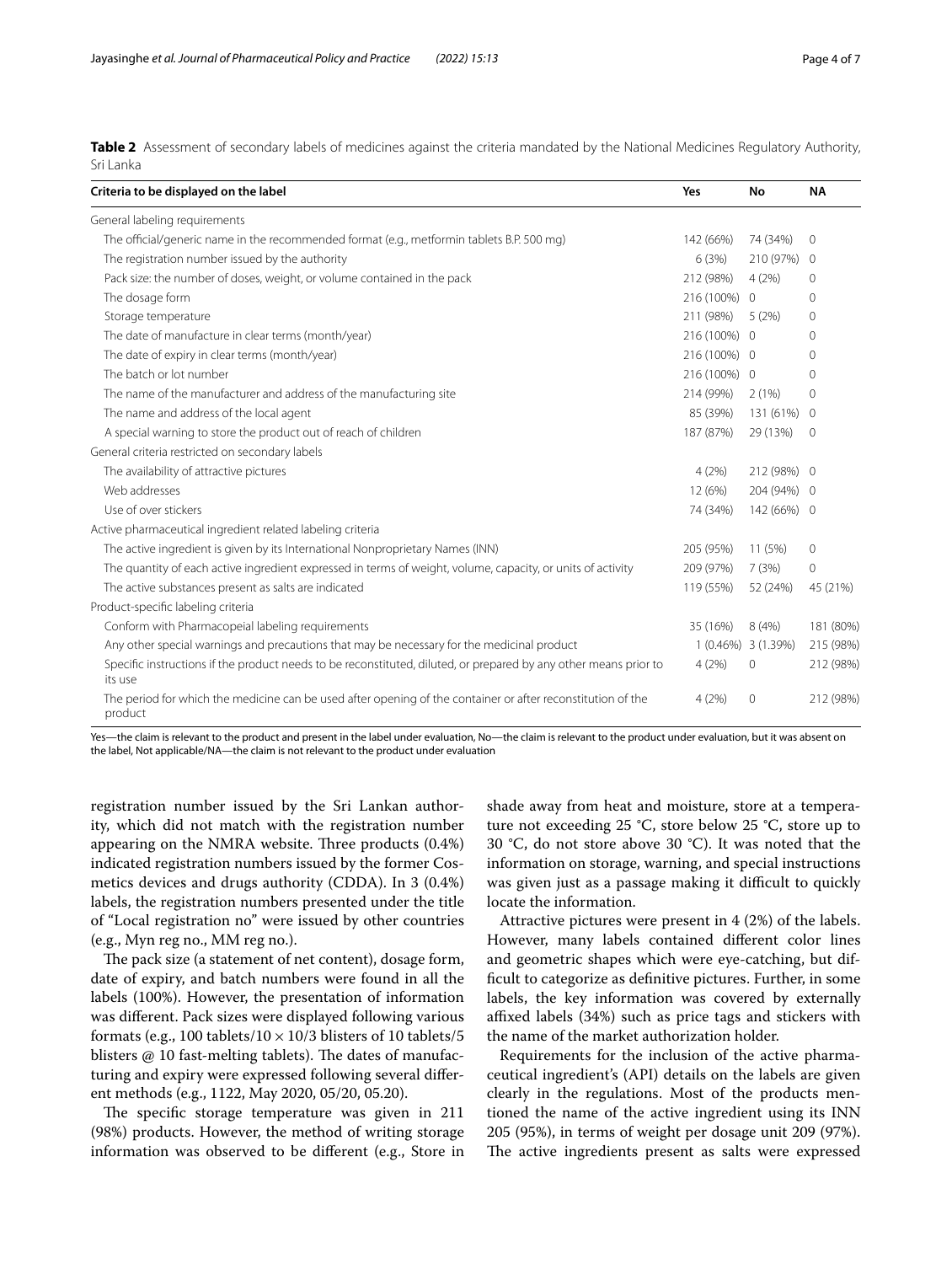as per the requirements given by the NMRA "e.g., each capsule contains Amoxicillin trihydrate equivalent to Amoxicillin 250 mg" only in 119 (55%) of the evaluated products.

As shown in Table [3,](#page-4-0) only 2.3% of medicines fulflled all stipulated labeling parameters set out by the NMRA, 3% of products abide by the general labeling requirements, and 76% of the products complied with labeling requirements for API.

## **Discussion**

According to the Central bank, in the year 2019 Sri Lanka had imported USD 553.13 million (LKR 98.82 billion: average exchange rate in 2019 was taken as 178.6566 LKR) worth medical and pharmaceutical products [\[11](#page-6-2)]. Due to high amounts of imports, there is a variation observed in terms of the information, format, and design of product labels. Thus, for all the products that are in the market, NMRA mandates "draft artworks, specimens, or mock-ups of outer cartons and primary labels submitted in the dossier to be consistent with the formats, designs, and colors of the original labels that would be used on commercial packs to be marketed" [\[6](#page-5-3), [7\]](#page-5-4). In practice, it was observed that the information given on product labels tends to be falsifed, misleading, unclear, insuffcient, or ambiguous. To our knowledge, there were no published records, that assess the variability of information on secondary drug labels in the Sri Lankan market. Thus, this study provides important insights into the regulatory policy and practice.

The study found that there is a high variation in secondary labeling of medicines and information presented which challenge safe medication use. Among the 216 products evaluated, only 68% of products appeared as registered medicines on the NMRA website. Only 2.3% of the products evaluated complied with all the key labeling criteria and 3% of the products with general labeling criteria set by the NMRA. These findings highlight the importance of post-marketing surveillance of product labels to ensure that the approved labels are being used

<span id="page-4-0"></span>**Table 3** Total number of products complied with all labeling criteria, general labeling requirements, and API labeling conditions of secondary labels

| Labeling information                                           | Number of<br>products<br>$(n=216)$ |  |
|----------------------------------------------------------------|------------------------------------|--|
| Comply with all labeling requirements                          | 5(2.3%)                            |  |
| Comply with general labeling requirements listed in<br>Table 2 | 6(3%)                              |  |
| Comply will all labeling requirements for API                  | 164 (76%)                          |  |

in product commercialization. User testing to guarantee optimum clarity of key information is desirable and regarded as a best practice around the world  $[12]$ .

Provision of the name and address of the local agent is expected by the regulations to assist in the quick identifcation of the company responsible for marketing the product. Abiding regulatory requirements of imported medicines are a shared responsibility of manufacturers and local market authorization holders approved by the NMRA. Regulatory pharmacists' awareness of the importance of proper labeling and jurisdictional requirements can enhance the accountability in commercializing medicines with approved labels. Further, NMRA initiated post-marketing surveillance, and penalties on inadequate or falsifed labeling could heighten the legal responsibility of the marketers.

The uniform writing style of the generic name can help in documentation, international trade, and medication dispensing. Following common names (e.g., atorvastatin calcium tablets and atorvastatin tablets) by diferent suppliers not indicating the strength in the generic name can be deleterious when multi-strength products are available. Enforcing regulations to unify the presentation of generic names on labels is advisable.

Further, proper labeling can assist in controlling the availability of falsifed medicines in the market. Confronting this challenge NMRA has mandated printing the Medicine Registration Number issued by NMRA on the drug labels, facilitating the easy identifcation of registered products by cross comparing it with the registration number given on the NMRA website. This was not a requirement under the former Cosmetics Devices & Drugs Act no. 27 of 1980 and its regulations [\[13](#page-6-4)]. However, the fndings suggest that the marketers are not following this rule. Thus, it will be highly efficient to develop a mechanism to check the registration number printed on the packages at the point of custom clearances to prevent the entry of falsifed products to the country. The easy identification of the registration number from the rest of the label content is important. The presence of multiple meaningless numbers was found to be overcrowding the labels hindering the noticeability of critical information. Investigators fnd the European union's guidelines suggesting the use of a blue-colored box, where marketers need to display the product registration number to be useful in addressing this issue [\[14](#page-6-5)].

Furthermore, Sri Lanka is categorized under Zone IVb, and medicines are expected to test for stability at 30 °C/75% relative humidity levels [[15](#page-6-6)]. Consequently, the details of the shelf-life and storage information are expected to be provided accordingly. However, most drug labels instruct to store at or below 25 °C. Achieving this temperature is only a possibility until the drugs are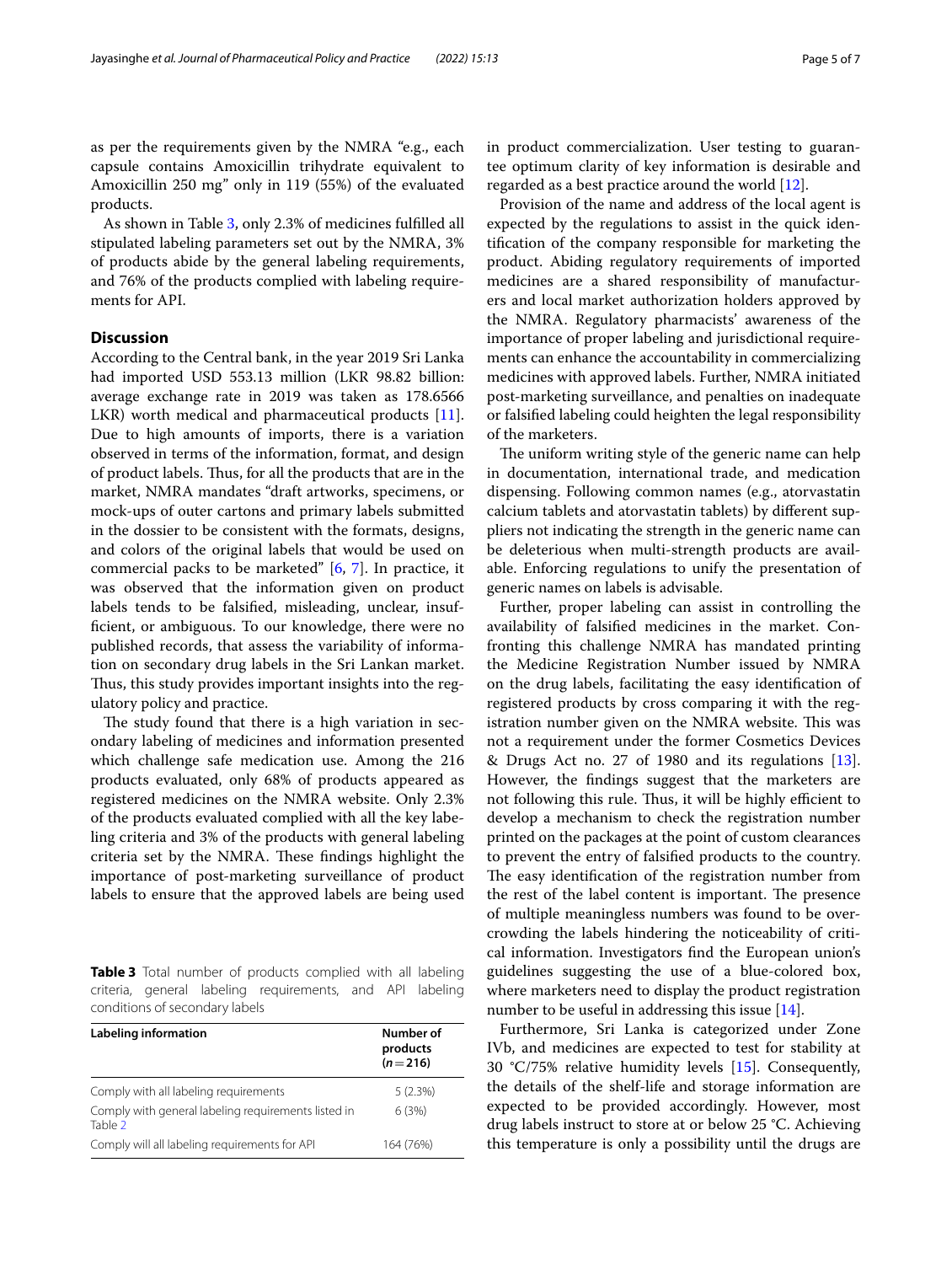dispensed from pharmacies. However, as the household temperature exceeds 25 °C, people tend to refrigerate products to achieve 'cool' conditions. Many people store medicines under normal environmental conditions and ultimately consume deteriorated/substandard products. Therefore, regulations should be updated to impose stability testing of medicines based on real environmental conditions.

Looking at the criteria that are prohibited on the labels: First attractive pictures are not allowed based on the principle of reducing the attractiveness of medicines to children [\[6](#page-5-3)]. Even though pictures were absent in the test sample, the variation of colors, mixing of color lines create attractiveness to the package. These variations help in the easy identifcation of diferent strengths of the same products or diferent products manufactured by the same manufacturer [\[16](#page-6-7)]. Second, the indication of company websites, promotional internet websites, or other information sources is forbidden. However, product information websites can be a source of information to help proper medication use. Third, prevention of the use of over stickers is important to protect the integrity of original labeling information. This is only permitted to display retail price and details of the local company.

## **Limitations**

Though the NMRA website is a reliable source of information less frequent updates might have interfered with the registration information of the products evaluated in this study. Further, the inability to cross-compare and assess the information about API, details of the manufacturers, batch releasers, and outsourced activities submitted in the registration dossier was a limitation of this study. Further, the generalization of product-specifc labeling information was not successful due to the small number of medicines in the sample required to have product-specific labeling information. Therefore, additional investigations on these parameters are essential.

## **Conclusions**

Findings of the assessment of secondary labels of medicines highlighted a gap between regulatory requirements and practice. As a country depending heavily on importations, the need for regular post-market assessment of medicine labels is highly recommended. Similarly, strict enforcement of the labeling guidelines is a necessity. Additionally, the accountability of suppliers and local agents in ensuring proper drug labels should be attained through raising awareness, education, and sanctions.

#### **Abbreviations**

NMRA: National medicines regulatory authority; ATC: Anatomical therapeutic chemical; CDDA: Cosmetics devices and drugs authority; API: Active

pharmaceutical ingredient; INN: International nonproprietary names; API: Active pharmaceutical ingredient; PI: Product information leafet/package insert; PIL: Patient information leafet; SmPC: Summary of Product Characteristics.

#### **Acknowledgements**

We are thankful to Mr. Kushan Asela and the following pharmacists: Mr. Dulaj Madhushanka, Mr. Mohomed Rihan, Ms. W. W. Sewwandhi, Ms. Rasangi De Silva, Ms. U.S.M. Gamage, and Ms. Liyana Pathiranage Samadhi Sankalpana for helping us during the label collection.

#### **Authors' contributions**

MJ was the principal investigator. MJ and SS designed the study. Label evaluation, analysis, and interpretation were performed by MJ, TLIS, DGPP, WSSM, and SMDUS. MJ wrote the manuscript. All authors read and approved the fnal manuscript.

## **Funding**

This research received no specifc grant from any funding agency in the public, commercial, or not-for-proft sectors.

#### **Availability of data and materials**

The datasets generated and/or analyzed during the current study are not publicly available due to tradenames present in it but are available from the corresponding author on reasonable request.

#### **Declarations**

#### **Ethics approval and consent to participate** Not applicable.

#### **Consent for publication**

Not applicable.

#### **Competing interests**

The authors declare that they have no competing interests.

Received: 4 August 2021 Accepted: 19 February 2022 Published online: 01 March 2022

#### **References**

- <span id="page-5-0"></span>1. MHRA. Best practice guidance on labelling and packaging of medicines. 2020. [https://assets.publishing.service.gov.uk/government/uploads/](https://assets.publishing.service.gov.uk/government/uploads/system/uploads/attachment_data/file/946705/Best_practice_guidance_labelling_and_packaging_of_medicines.pdf) [system/uploads/attachment\\_data/fle/946705/Best\\_practice\\_guidance\\_](https://assets.publishing.service.gov.uk/government/uploads/system/uploads/attachment_data/file/946705/Best_practice_guidance_labelling_and_packaging_of_medicines.pdf) [labelling\\_and\\_packaging\\_of\\_medicines.pdf](https://assets.publishing.service.gov.uk/government/uploads/system/uploads/attachment_data/file/946705/Best_practice_guidance_labelling_and_packaging_of_medicines.pdf). Accessed 29 Apr 2021.
- <span id="page-5-1"></span>2. Shrank WH, Agnew-Blais J, Choudhry NK, Wolf MS, Kesselheim AS, Avorn J, et al. The variability and quality of medication container labels. Arch Intern Med. 2007;167(16):1760–5.
- 3. Poudel RS, Shrestha S, Thapa S, Poudel BK, Chhetri M. Assessment of primary labeling of medicines manufactured by Nepalese pharmaceutical industries. J Pharm Policy Pract. 2018;11(1):9–14.
- 4. Thoenes A, Cariolato L, Spierings J, Pinçon A. Discrepancies between the labels of originator and generic pharmaceutical products: implications for patient safety. Drugs Real World Outcomes. 2020;7(2):131–9.
- <span id="page-5-2"></span>Shah S, Singh A. Drug labeling: the study of compliance of regulatory requirements for prescription drugs in India. Perspect Clin Res. 2020;11(4):164–7.
- <span id="page-5-3"></span>6. NMRA. Guidelines on labeling and information leafets of medicines. 2019. [https://nmra.gov.lk/images/PDF/guideline/Guideline-on-Labelling](https://nmra.gov.lk/images/PDF/guideline/Guideline-on-Labelling-of-Medicines.pdf)[of-Medicines.pdf.](https://nmra.gov.lk/images/PDF/guideline/Guideline-on-Labelling-of-Medicines.pdf) Accessed 5 Apr 2021.
- <span id="page-5-4"></span>7. The Gazette of the Democratic Socialist Republic of Sri Lanka (2019.10.14). National medicines (registration and licensing of medicine) regulations. 2019. [https://nmra.gov.lk/images/PDF/gazzet/PG--4687--E.](https://nmra.gov.lk/images/PDF/gazzet/PG--4687--E.pdf) [pdf.](https://nmra.gov.lk/images/PDF/gazzet/PG--4687--E.pdf) Accessed 5 Apr 2021.
- <span id="page-5-5"></span>8. The Gazette of the Democratic Socialist Republic of Sri Lanka (2019.10.21). Pricing regulations. 2019. [https://nmra.gov.lk/images/PDF/](https://nmra.gov.lk/images/PDF/gazzet/nmraGazzete/Pricing-Regulations--Gazette-No--2146-3.pdf)